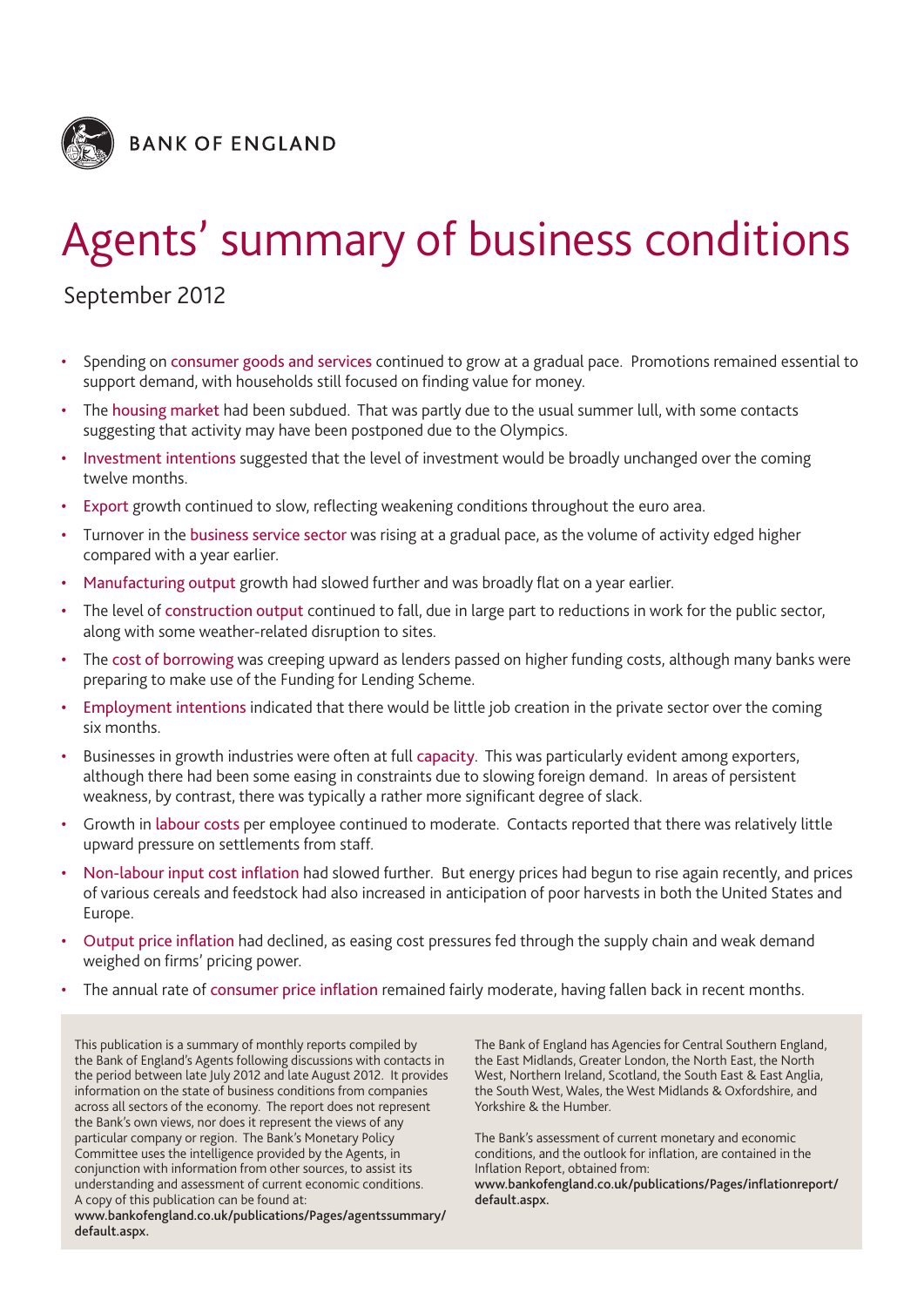#### **Consumption**

Spending on consumer goods and services continued to grow at a gradual pace (**Chart 1**). Promotions remained essential to support demand as households were still very much focused on finding value for money, with discount retailers gaining market share from mid-range ones. There was also an ongoing shift away from the high street towards shopping online and destination retail centres. Consumers were trying to cut costs in various ways, such as reducing levels of insurance cover and having cars serviced less frequently, and there had been a rise in demand for financial advice, both to maximise returns on assets, and to minimise tax liabilities. According to some contacts, unseasonably dreary weather for much of the summer had led to higher numbers of people holidaying abroad compared with a year earlier, and it had weighed heavily on some leisure and tourist attractions at home. The Olympics had created some winners and losers, but the overall impact on demand had been fairly muted.

**Chart 1** Annual growth in consumer spending



#### **Housing market**

The housing market remained subdued. That was partly due to the usual summer lull, with some contacts suggesting that activity may have been postponed due to the Olympics. But there was a concern that there would be no pickup in the autumn, due to worries about the economy. Many banks were preparing to make use of the Funding for Lending Scheme, but it was too soon for it to have had any impact on demand. And credit conditions continued to frustrate the aspirations of some would-be homeowners. Numbers of first-time buyers had risen slightly, but buy-to-let continued to account for a larger share of transactions than prior to the recession. Further up the housing chain, activity was in large part driven by the usual factors of debt, death and divorce. Growing numbers of vendors were reported to be lowering their asking prices to stimulate interest.

#### 2 Agents' summary of business conditions September 2012

#### **Business investment**

Investment intentions suggested that the level of capital spending would be broadly unchanged over the coming twelve months. There continued to be some plans for expansion in the manufacturing sector, notably among exporters, as well as some food producers. But many manufacturing firms had become more cautious about the outlook, revising down their expectations for activity in the euro area, and had scaled back their investment projects accordingly. In services, spending was often motivated by essential maintenance or the need to reduce costs. Regulatory change was also prompting investment in systems to ensure compliance with new rules. And spending on IT was needed simply to stay abreast of the competition, with an online presence increasingly important to maintain market share.

#### **Exports**

Export growth continued to slow, reflecting weakening conditions throughout the euro area (**Chart 2**). Some contacts had experienced problems securing payments from countries in the south of the euro area and had turned down subsequent orders as a result. And some suppliers to the public sector reported significant declines in demand. Rising awareness of the extent of economic problems in the euro area had caused many contacts to lower their expectations for growth there, adding momentum to the shift in focus towards emerging markets as a possible substitute for lost demand. But there were also signs of a moderation in the pace of expansion in these rapid growth markets, most notably in China. Generally, the recent rise in the value of sterling was not thought to have affected volumes of exports, as contacts had held their foreign prices constant. But inbound tourism had slowed compared with a year earlier, adding to the possible drag from net trade resulting from an increase in trips abroad by UK holidaymakers.



Three months on the same period a year earlier

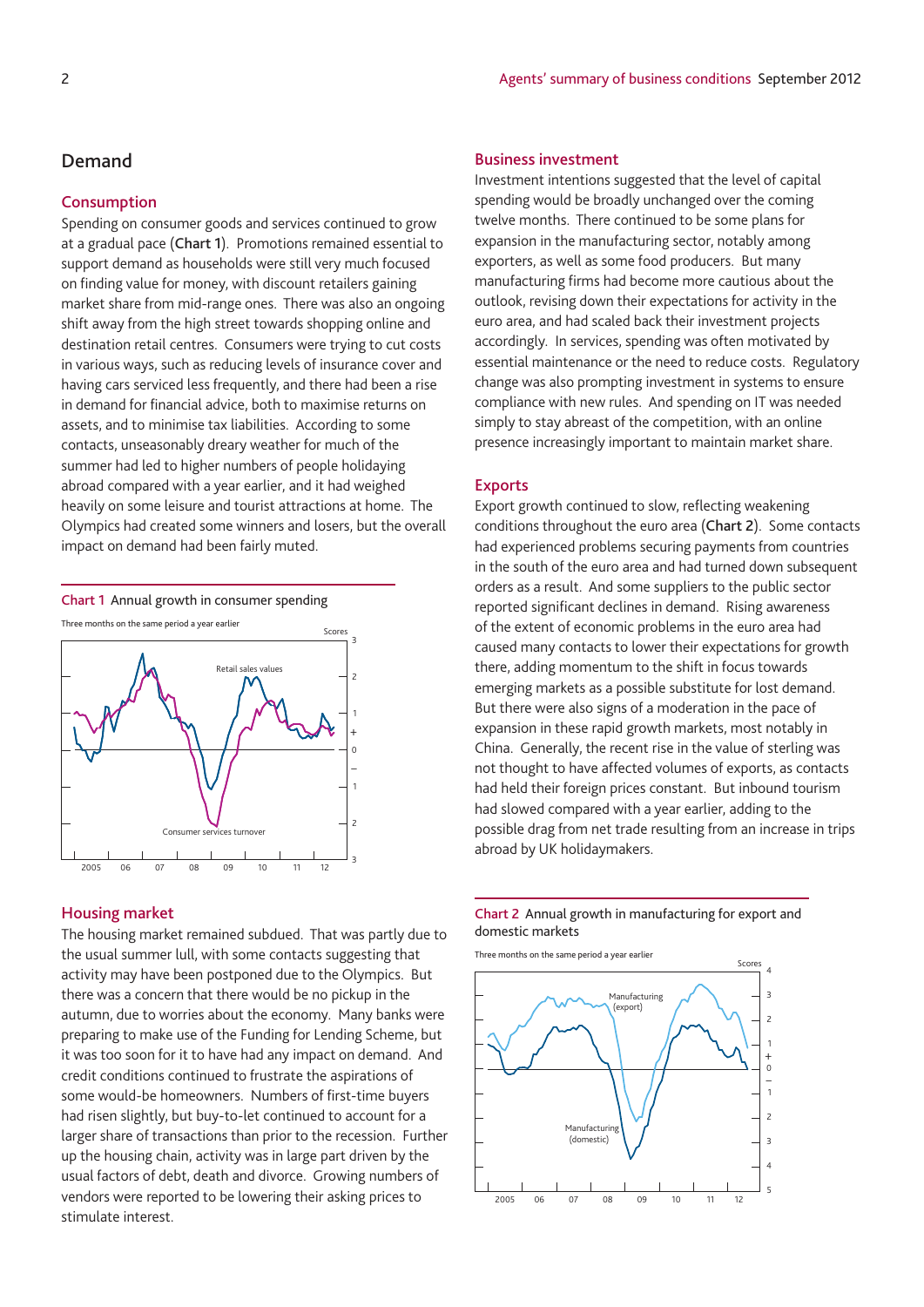### **Output**

#### **Business services**

Turnover in the business service sector continued to rise at a gradual pace, with the volume of activity edging higher compared with a year earlier, while fierce competition kept prices from rising. Reports remained very mixed across subsectors, reflecting the pattern of spending in the wider economy. For instance, IT advisory companies were benefiting from corporates' efforts to find efficiencies, while businesses facing the consumer and those exposed to the government, often reported that conditions were difficult. And even within sectors, experiences varied considerably, as a result of shifts in market share. For instance, public relations companies reported increased demand from firms seeking to enter new markets, and corporate travel had risen as businesses sought to extend their reach. In contrast, in corporate hospitality, training and security, activity had fallen back as firms redoubled their efforts to cut anything but the most essential spending.

#### **Manufacturing**

The growth rate of manufacturing for the domestic market had slowed further and was broadly flat compared with a year earlier (**Chart 2**). That reflected a combination of softening demand from households and corporates, lower public sector spending, and the impact of weaker trade on export supply chains. As a result, many firms had revised their expectations for the outlook downwards. The aerospace industry remained among the most buoyant, in part because of the very long lead times involved in production in that sector. In contrast, activity in the automotive sector had slowed somewhat, although demand for premium brands remained robust. There continued to be a modest flow of reports from businesses that had decided to repatriate production processes, as customer demand for shorter production runs, at shorter notice than pre-recession, had eroded much of the cost advantages of foreign production. And there continued to be concerns about the quality of foreign supply.

#### **Construction**

The level of construction output had fallen compared with a year earlier, due in large part to reductions in work for the public sector, along with some weather-related disruption to sites. There was, however, some support to the level of activity from the energy sector, utilities, warehousing and distribution, and private house building. There was relatively little commercial property development in train, due to an overhang of office and retail space in much of the country, and larger retailers had trimmed plans for expansion through new store openings.

## **Credit conditions**

The cost of borrowing for companies was creeping upward as banks passed on higher funding costs. Large businesses tended to have access to credit on acceptable terms. But smaller businesses, in particular, were often discouraged from borrowing by the need to provide guarantees, an increasingly prevalent condition for lending. As a result, small firms were often considering the use of non-bank sources of borrowing, or equity finance. While credit conditions were tighter than prior to the recession, lenders suggested that it was currently a lack of demand that was holding back borrowing. And firms themselves often reported that they were not prepared to increase their indebtedness for the purposes of investing, prefering to finance capital projects from internal sources. Awareness of the Funding for Lending Scheme among firms was rising. There was some concern, however, that fees and collateral requirements might not ease with any reduction in lending rates.

# **Employment**

Employment intentions indicated that there would be little job creation in the private sector over the coming six months. In manufacturing, growth industries, particularly in export, continued to raise headcount, while those supplying weaker sectors, such as construction and retail, were typically seeking to reduce heads. But even firms that expected little demand growth were often reluctant to lose key staff, given structural shortages of certain skills. In business services, some large professional firms were taking on graduates as they gained market share, while firm exits and mergers among smaller competitors were expected to result in job losses. But, again, here too, there was a general unwillingness to let staff go. In retail, large national chains and discount stores planned further recruitment as they won custom from the high street and mid-range stores, respectively. These latter businesses, meanwhile, were often at minimum staffing levels, and could only lower the number of employees by closing underperforming outlets altogether.

# **Capacity utilisation**

Businesses in expanding sectors were often at full capacity. This was particularly evident among exporters, although there had been some easing in constraints due to slowing foreign demand. In areas of persistent weakness, by contrast, there was typically a rather more significant degree of slack. Some of this had been eliminated through mergers and business closures — in legal and accountancy practices, for example. But consolidation to date had not been sufficient to have a noticeable impact on the extent of spare capacity overall. As a result, competitive pressures remained extremely fierce as firms sought to win market share. This was most evident in